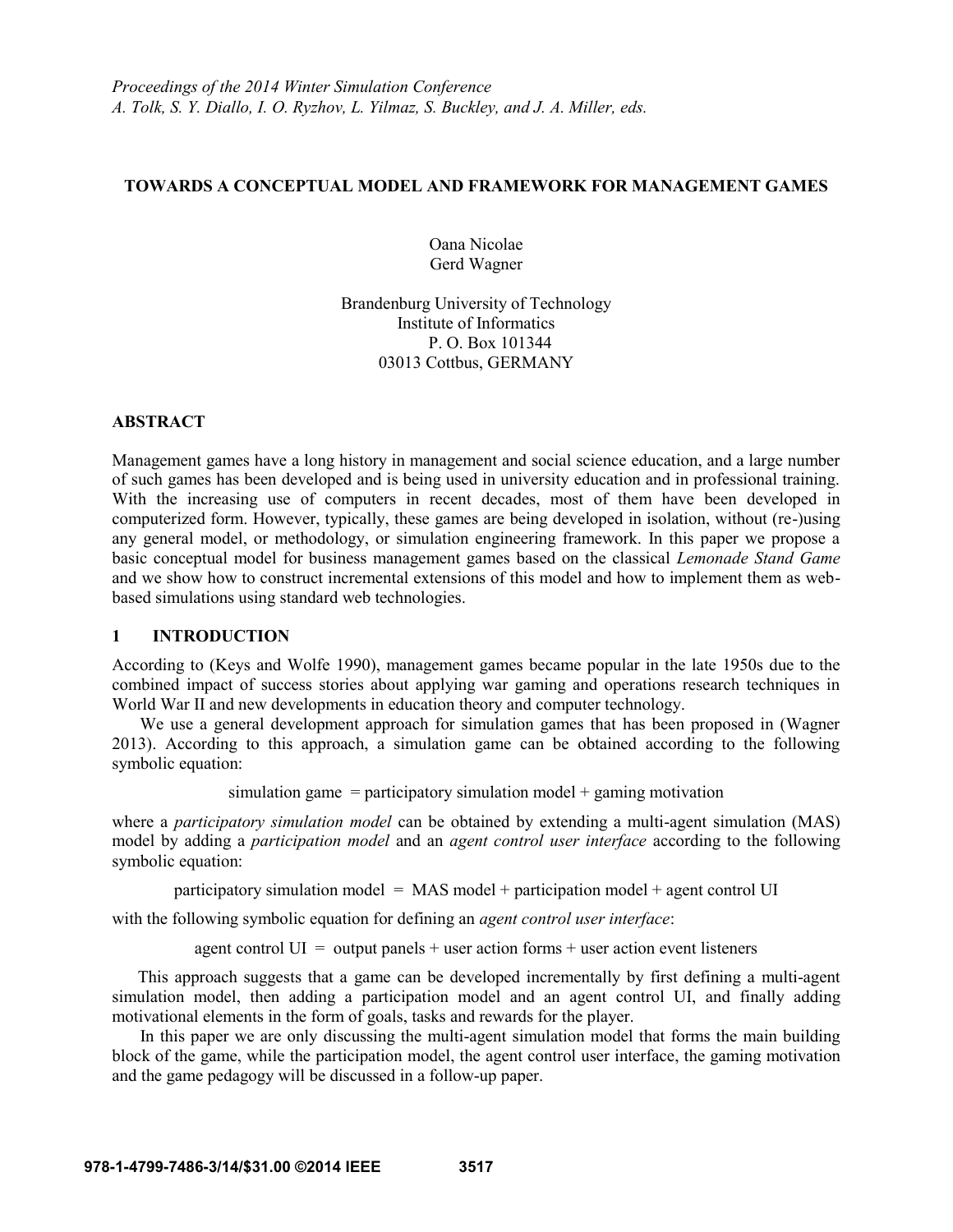## **2 THE LEMONADE STAND GAME**

The *Lemonade Stand Game* is a business management game that was developed in 1973 by Bob Jamison of the Minnesota Educational Computing Consortium and was later ported to the Apple II platform in 1979 and distributed by Apple throughout the 1980s (Wikipedia:LS 2014). It simulates a monopoly market in the form of a lemonade stand selling lemonade made from lemons, sugar and ice cubes. An extended version of the game has been released in 2002 under the name "Lemonade Tycoon".

In the version we consider, each business day consists of the following process steps and phases:

- 1. The business day starts with
	- a. making five planning decisions:
		- i. decide about advertising options for attracting more customers
		- ii. decide if and how the lemonade recipe is to be changed based on the weather forecast
		- iii. estimate the customer demand and plan how many pitchers of lemonade is to be produced based on the weather forecast and previous sales experience,
		- iv. plan the replenishment order quantities for paper cups, lemons, sugar and ice cubes based on the planned production quantity, the chosen recipe and the current inventory,
		- v. plan the sales price for a cup of lemonade based on the weather forecast;
	- b. and then placing replenishment orders for paper cups, lemons, sugar and ice cubes.
- 2. Some time later, the ordered paper cups, lemons, sugar and ice cubes are delivered, so the planned quantity of lemonade can be manufactured and the sales stand can be opened.
- 3. After the stand has been opened, customers pass by and order lemonade based on their price acceptance and on their customer satisfaction. As long as the produced lemonade is still available, customer orders are served.
- 4. When all lemonade has been sold, or at the end of the day, the lemonade stand is closed and the remaining lemonade and ice cubes as well as those lemons that are 3 days old are dumped, while the sugar and the paper cups are stored for being used on the next day.

The process defined by these steps can also be described visually in the form of a *Conceptual Process Model* using the *Business Process Modeling Notation (BPMN)*, as shown in Figure 1.

Although such a lemonade stand, as a business enterprise, is simple and can be operated by kids without any prior management training, the underlying business process is already non-trivial and contains several basic elements of management science, in particular: demand forecasting and production planning, product quality management, price planning, inventory management, and marketing. We can describe the process in a more generic manner such that it applies to a larger class of *single-product make-to-stock manufacturing enterprises* in the following way:

- 1. The business day starts with
	- a. making five planning decisions:
		- i. decide about advertising options for attracting more customers
		- ii. consider to improve the product quality (e.g., by adapting its composition) based on current market conditions (such as changing customer preferences)
		- iii. estimate the customer demand and plan the production quantity (in batches) based on current market conditions,
		- iv. plan the replenishment order quantities based on the planned production quantity, the bill of materials and the current inventory,
		- v. plan the product sales price based on current market conditions;
	- b. and then placing replenishment orders with the input materials suppliers.
- 2. Some time later, the ordered input materials are delivered, the planned product quantity is manufactured and the sales office is opened.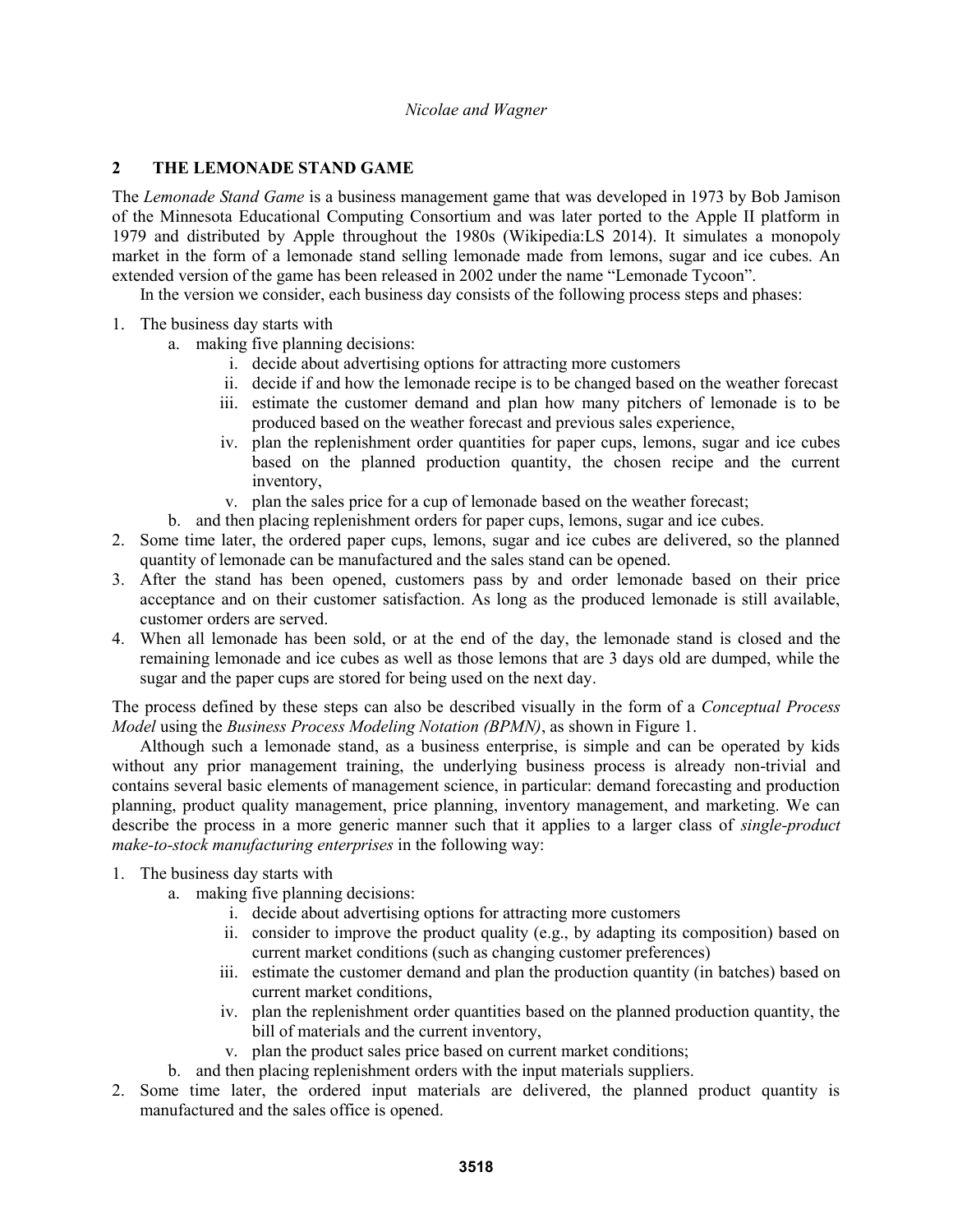- 3. During the sales office hours customer orders arrive. As long as there are still products in stock, customer orders are served.
- 4. At the end of the office hours, the expired product items and input items in stock are depreciated.

Notice that in the case of the Lemonade Stand Game, changing market conditions are modeled in the simple form of weather conditions, while such a simple model of market conditions is not available for a generic manufacturing company.



Figure 1: A conceptual process model of the Lemonade Stand Game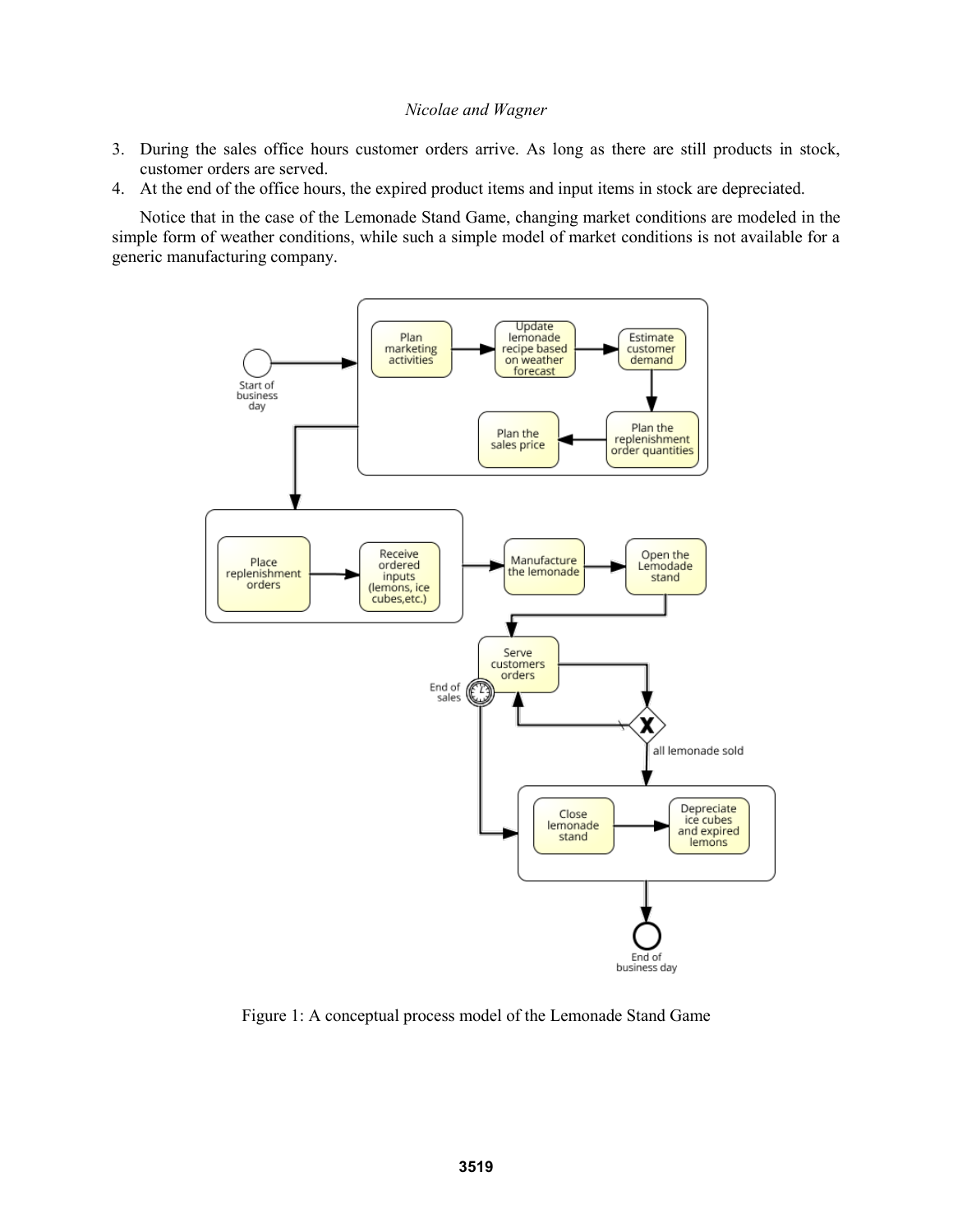# **3 MANAGEMENT METHODS USED IN THE LEMONADE STAND GAME**

## **3.1 Demand Forecasting Model**

In the first LSG model we describe the micro behavior of a monopoly. A single lemonade stand represents the single business company on the market. Due to the uncompetitive behavior, it is difficult in a monopolistic competition to increase the firm budget on the long run. Therefore, in the last version of our simulation scenario we envision an oligopoly which comprises three sellers, aka the lemonade stands. We show that the demand curve it is influenced by the prices of the lemonade offered by the other lemonade stands, which represent perfect substitutes, in the sense that the demand curve is shifted to the right i.e. when the lemonade price from no matter which lemonade stand increases, the overall quantity demanded still increases.

## **3.1.1 Change in expected future price and demand**

We further discuss the forecasted demand model or the estimated relationship between price and the quantity demanded. For estimating the customer demand curve, the method of simple moving averages is used (in the final version with exponential smoothing for capturing trends). Simple moving average is a well known method used in time series forecasting. It uses a certain number of consecutive, historical data points in order to compute a forecasting data point. The formula is the following:

simple moving average =  $\sum$  values in previous **n** periods  $\ell$  **n** 

In our particular case, the forecast of the daily demand is computed starting with the fourth day, based on the formula:

estimated daily demand =  $\sum$  daily demands in the previous **3** days **/3** 

A drawback of the simple moving average method is that it can be too sensitive when n is small, like in our situation. Moreover, the simple moving average method should only be employed when the data points are relatively stable over time, which is not the case in our scenario as the customer demand may vary greatly over time due to weather changes.

Therefore, a more suitable approach would consider the more recent data to have a greater weight on the forecast than the past data, such as in the *moving average with exponential smoothing* method:

new forecast = last forecast +  $\alpha$  \* (last period actual data – last forecast)

where  $\alpha$  is a smoothing constant with  $0 \leq \alpha \leq 1$ , and initially the last period actual data is equal to last forecast. The closer the smoothing constant  $\alpha$  gets to 1, the more weight is given to the recent demands. In the considered scenario we restrict the smoothing constant interval to [0.05, 0.5] and considerate the  $\alpha$ = 0.5.

## **3.1.2 Change in population or consumers preferences**

The factors which influence the demand curve are: (1) the price expectations for the lemonade, (2) the increase in the population of consumers, and (3) the consumers preferences. We suppose the consumers income constant and therefore the afferent budget for buying lemonade will fluctuate in the same predefined interval, keeping the demand curve constant.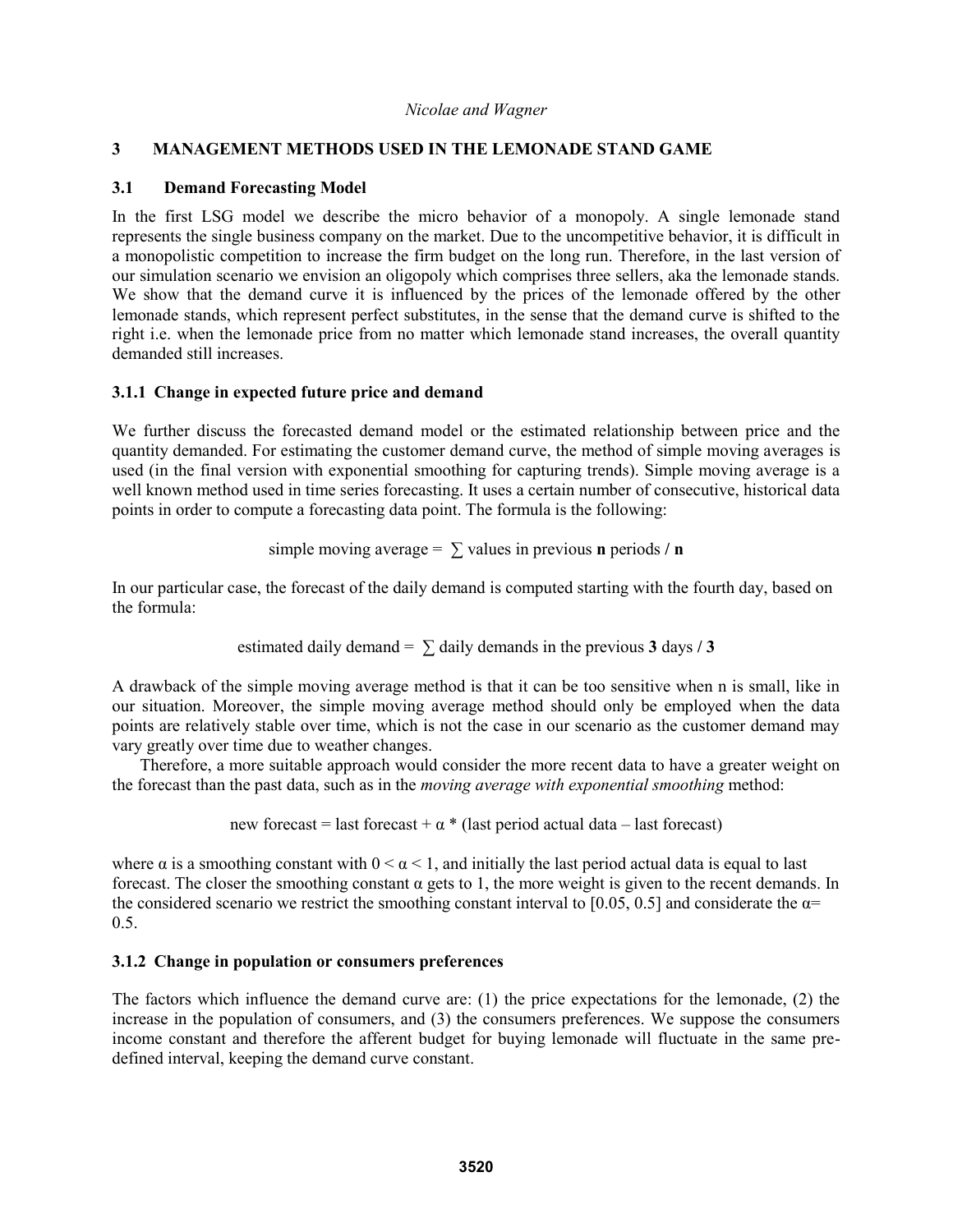## **3.2 Production Planning**

The production quantity is planned based on the demand forecast. In order to avoid the risk of getting bankrupt in case of unexpected depreciation due to unfavorable market conditions (e.g. caused by unfavorable weather conditions), not all available cash is invested in production. As shown in the previous section, the planned production is determined using the moving average method. Still, the simulation is taking into consideration an upper limit of the planned production quantity, which represents the maximum quantity that can be bought by investing the maximum daily percent ratio  $(= 80\%)$  from the available amount of cash.

For materials such as lemons and sugar, the maximum production quantity is computed so that its volume is not exceeding the available quantity in stock divided by the input quantities per batch e.g.

maximum production quantity <= quantity in stock **/** input quantities per batch

while in case of the ice cubes and paper bags, the formula is the following:

maximum production quantity <= quantity in stock **/** input quantities per supply unit \* product batch size

The purchase cost is computed every day, by taking into account all needed materials e.g. lemons, sugar, ice cubes and paper cups, as shown in the following formula:

purchase  $\text{cost} = \Sigma$  material quantity to be bought \* material purchase price + transaction cost per order

The maximum production quantity is computed so that the purchase cost is not using more than the 80% from the available amount of money.

## **3.3 Replenishment Planning**

We take a simple approach where:

replenishment order quantity = reorderUpToLevel – quantity in stock,

where

reorderUpToLevel = reorderPeriod (in days) \* expected daily production quantity.

We want to determine the optimal number of units to order so that we minimize the total cost associated with the purchase, delivery and storage of the product. The required parameters to the solution are the total demand for the year, the purchase cost for each item, the fixed cost to place the order and the storage cost for each item per year.

### **3.4 Product Sales Price Planning**

Finding the right pricing strategy is an important element in running a successful business. The price can be set to maximize profitability for each unit sold or from the market overall. It can be used to defend an existing market from new entrants, to increase market share within a market or to enter a new market. Businesses may benefit from lowering or raising prices, depending on the needs and behaviors of customers and clients in the particular market (Wikipedia:Pri 2014).

In most cases price planning is based on full product costs, which are computed as fixed cost (e.g., depreciation on assets, marketing costs) plus variable costs (e.g., input materials and labor).

One of the simplest and most common strategies is *cost-plus pricing*, where a company first determines the break-even price as being equal to the product cost *c* (based either on full cost or marginal cost) and plans a profit rate *r*, such that the cost-plus price is obtained as  $p = c * (1+r)$ . During favorable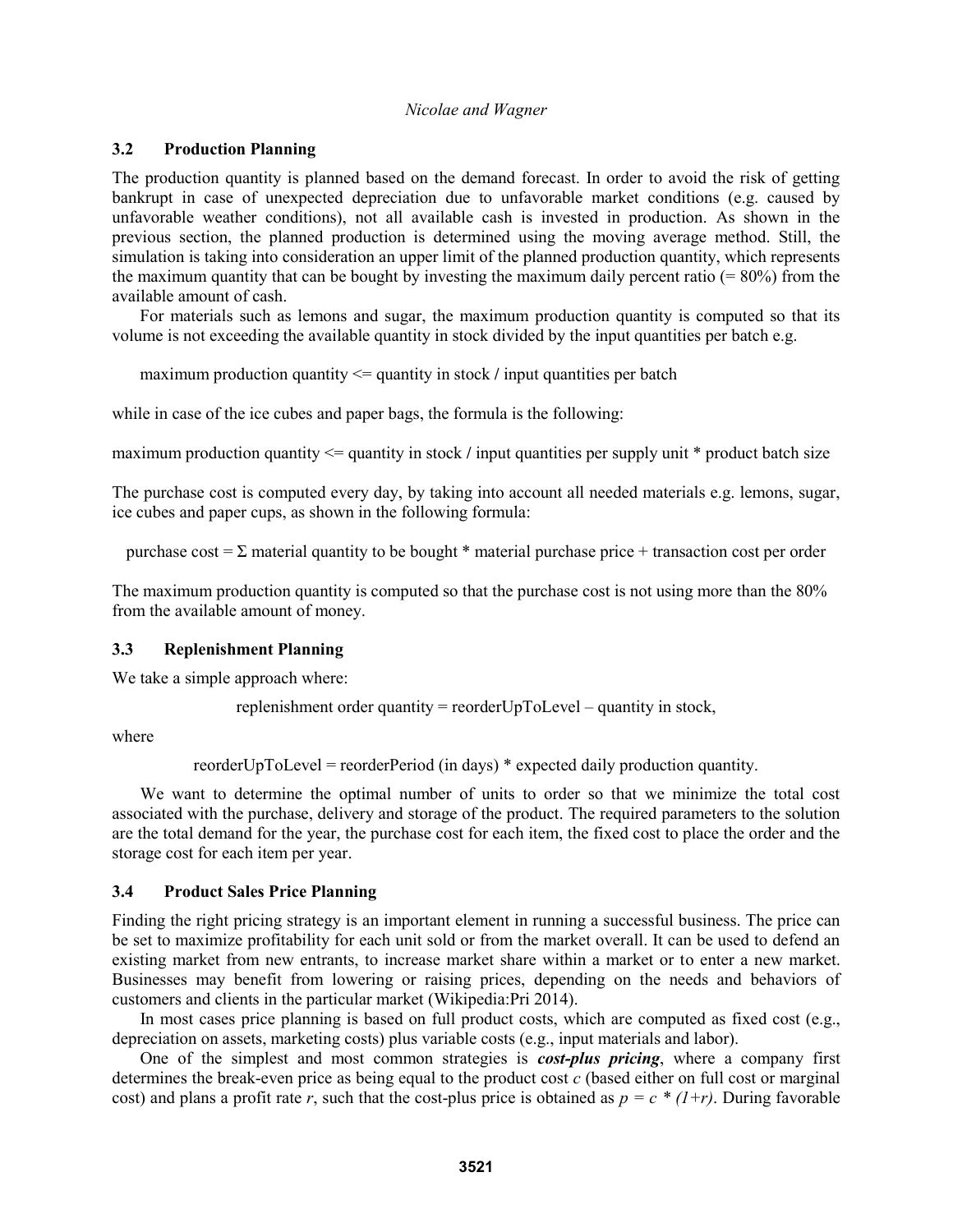market conditions, full costs would be used for cost-plus pricing, while during periods of poor sales, marginal costs may be used.

Another method of adaptive cost-plus pricing in a dynamic market would be to adapt the profit rate when the *Price Elasticity of Demand (PED)* is changing. This method can be used by the lemonade stand when the weather conditions are sunny and warm, because under such conditions the otherwise quite elastic demand for lemonade gets more inelastic, thus allowing for price increases without affecting the demand.

The PED is a measure used to show the responsiveness, or elasticity, of the quantity demanded of a good or service to a change in its price. More precisely, it gives the percentage change in quantity demanded in response to a one percent change in price (ceteris paribus, i.e. holding constant all the other determinants of demand, such as income). In general, the demand for a good is said to be *inelastic* when the PED is less than one (in absolute value): that is, changes in price have a relatively small effect on the quantity of the good demanded. The demand for a good is said to be elastic when its PED is greater than one (in absolute value): that is, changes in price have a relatively large effect on the quantity of a good demanded (Wikipedia:PED 2014).

# **4 BASIC MODEL OF A SINGLE MANUFACTURING COMPANY**

In the basic version of our *Simple Manufacturing Company* (SMC) model we do not model

- customers and suppliers; instead of individual customer orders, we model only an aggregated demand; instead of considering individual suppliers, we model an aggregated replenishment order, which is always carried out;
- any marketing activities (e.g. advertising),
- market conditions and their forecasting (in the case of LSG, market conditions are largely determined by weather conditions),
- deliveries with delivery dates for determining the age and depreciation of specific input materials (such as lemons),
- competition by other companies.

So, we get the following basic version of the generic process of a simple *single-product make-to-stock manufacturing enterprise*:

## 1. The business day starts with

- a. making three planning decisions:
	- i. estimate the customer demand based on previous sales experience (using the moving average method) and plan how many product batches are to be produced,
	- ii. plan the replenishment order quantities for all input materials (using a periodic replenishment policy) based on the planned production quantity, the fixed bill of materials and the current inventory,
	- iii. compute the sales price for a product unit using a full-cost-plus formula with a fixed profit rate
- b. and then placing replenishment orders for all input materials.
- 2. Some time later, the ordered input materials are delivered, so the planned production quantity can be manufactured and the sales office can be opened.
- 3. During the sales office hours, a bulk order representing the aggregated customer demand arrives. As long as products are still in stock, this bulk order is processed either fully or partially.
- 4. When all products have been sold, or at the end of the day, the sales office is closed and the remaining products, if they are perishable, as well as all expired input items on stock, are dumped and depreciated, while all other items are kept for being used on the next day.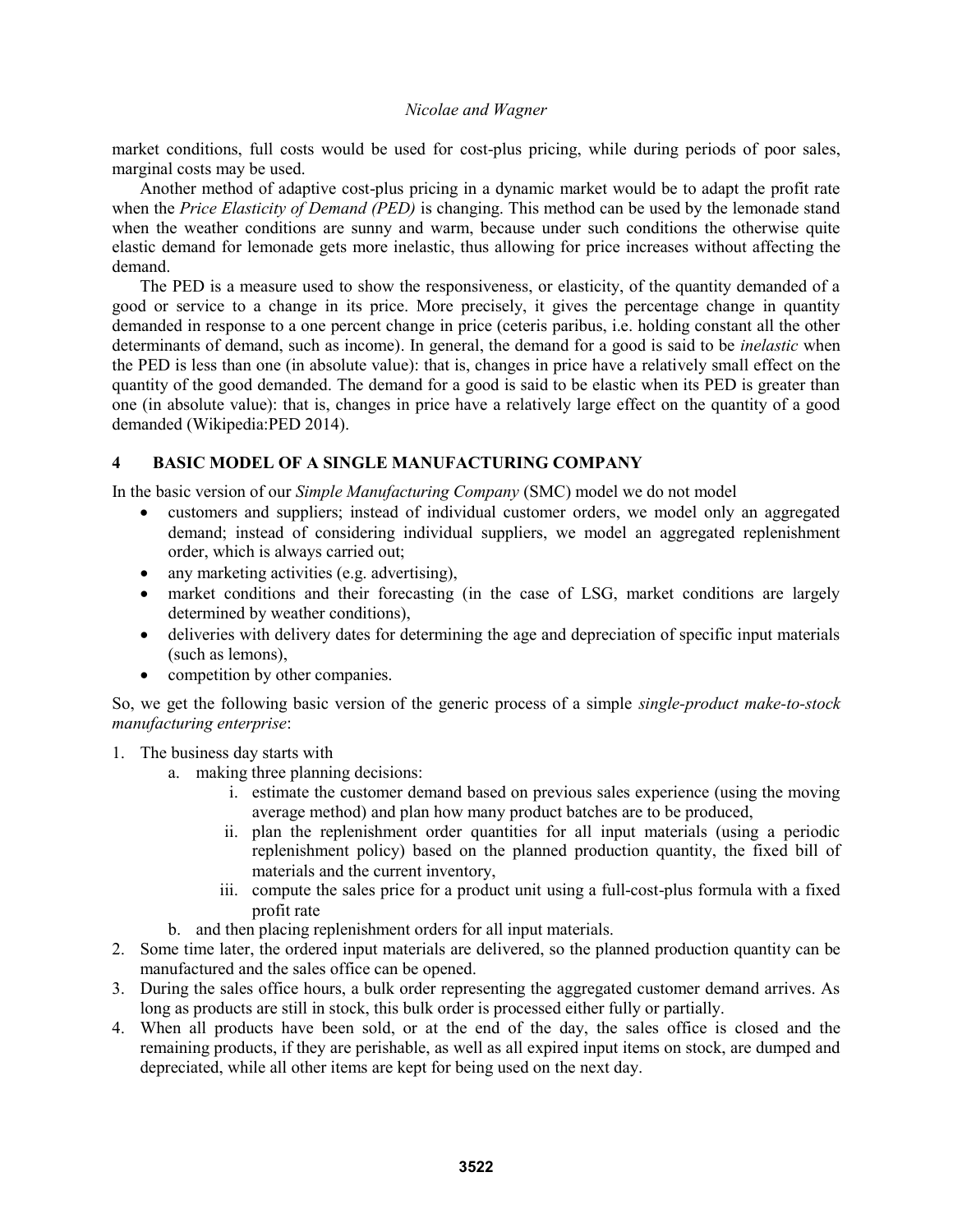This process corresponds to the conceptual information model shown in Figure 2 below. An implementation of this basic model is available as a web-based simulation from the Simurena online library under http://alpha.simulario.com/public/194/.



Figure 2: A basic conceptual information model of a manufacturing company

# **5 EXTENDED MODEL OF A SINGLE MANUFACTURING COMPANY**

In the second version of our SMC model we do still not model

- suppliers: instead of considering individual suppliers, we model only one aggregated replenishment order, which is always carried out;
- any marketing activities (e.g. advertising);
- competition by other companies.

So, in the second version of our model, each day consists of the following process steps and phases:

- 1. The business day starts with
	- a. making four planning decisions:
		- i. consider to improve the product quality (e.g., by adapting its composition) based on current market conditions (such as changing customer preferences)
		- ii. estimate the customer demand and plan the production quantity (in batches) based on current market conditions,
		- iii. plan the replenishment order quantities based on the planned production quantity, the bill of materials and the current inventory,
		- iv. plan the product sales price based on current market conditions;
	- b. and then placing replenishment orders with the input materials suppliers.
- 2. Some time later, the ordered input materials are delivered, the planned product quantity is manufactured and the sales office is opened.
- 3. During the sales office hours individual customer orders arrive. As long as there are still products in stock, customer orders are served.
- 4. At the end of the office hours, the expired product items and input items in stock are depreciated.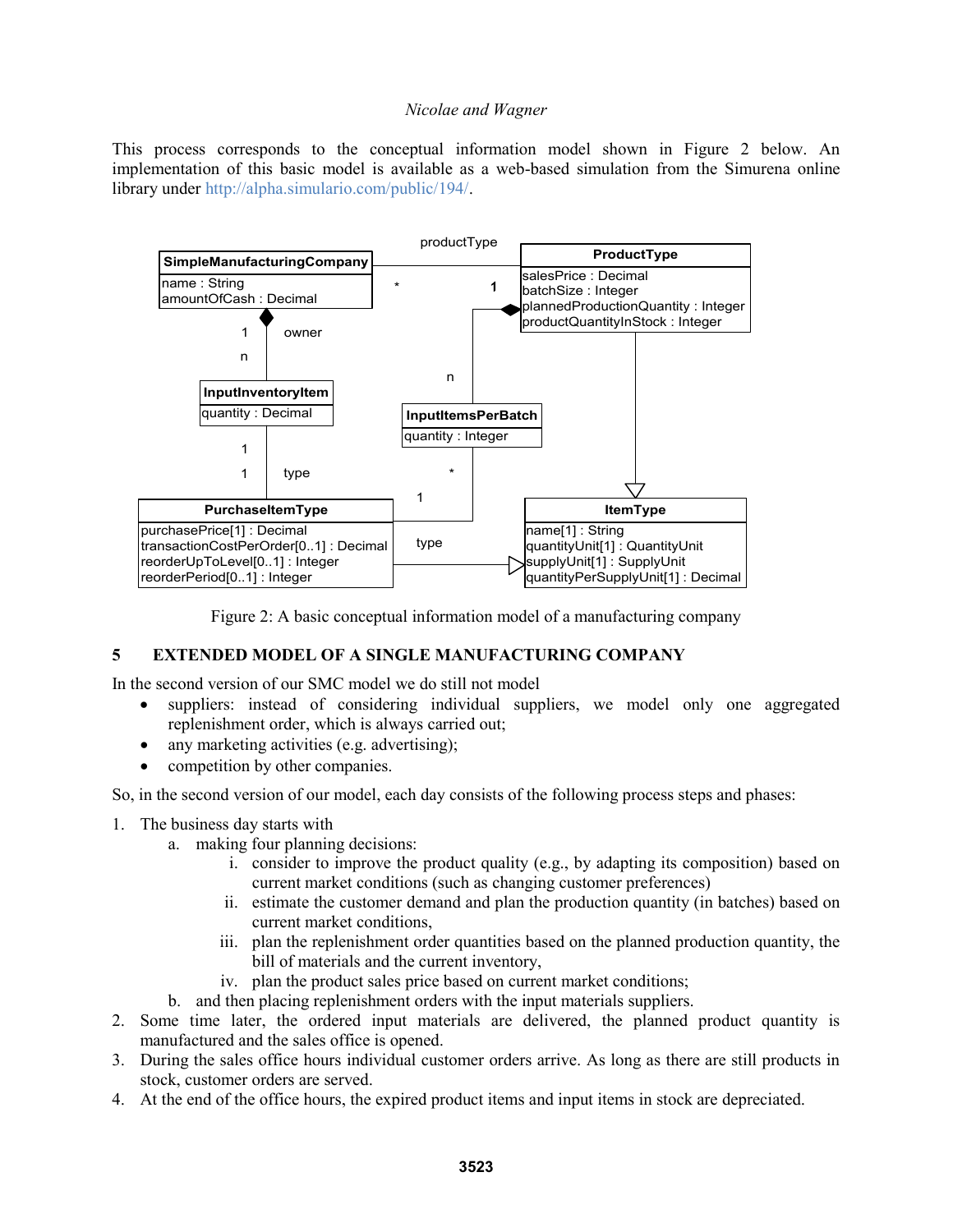Extending the conceptual information model of Figure 2 by adding a model of deliveries and the expiration of items results in the model shown in Figure 3 below.

An implementation of this extended model is available as a web-based simulation from the Simurena online library under http://alpha.simulario.com/public/195/.

### **5.1 Modeling Customer Behavior**

Customer behavior can be modeled in terms of the maximally accepted price, the preferred recipe and customer satisfaction. Both the maximally accepted price and the preferred recipe depend on the weather conditions and the air temperature, while customer satisfaction depends on the ratio between perceived product quality and price. When a customer does not yet have any experience with vendors, she normally chooses the vendor based only on a lower price.

After consuming lemonade bought from a vendor, the customer evaluates the lemonade quality by comparing the vendor's recipe with her preferred recipe and measuring the distance between them. The customer motivation to drink lemonade is influenced by the air temperature and so is the formula of the customer expected lemonade recipe i.e. the higher temperature is, the colder the lemonade is expected to be. But the temperature is not directly influencing the consumer satisfaction which is depending on the production planning i.e. after consuming the lemonade the customer is evaluating the composition of the lemonade versus the expected lemonade recipe.



Figure 3: A conceptual model of a manufacturing company with deliveries and expiration of items

## **5.2 Modeling the Weather-Dependency of the Lemonade Market**

The influence of the weather on the lemonade market is modeled with two factors: the average temperature and the weather conditions. The latter are modeled as a set of five different states of affairs with an associated percentage of the people living in the area passing by the lemonade stand, as shown in Table 1: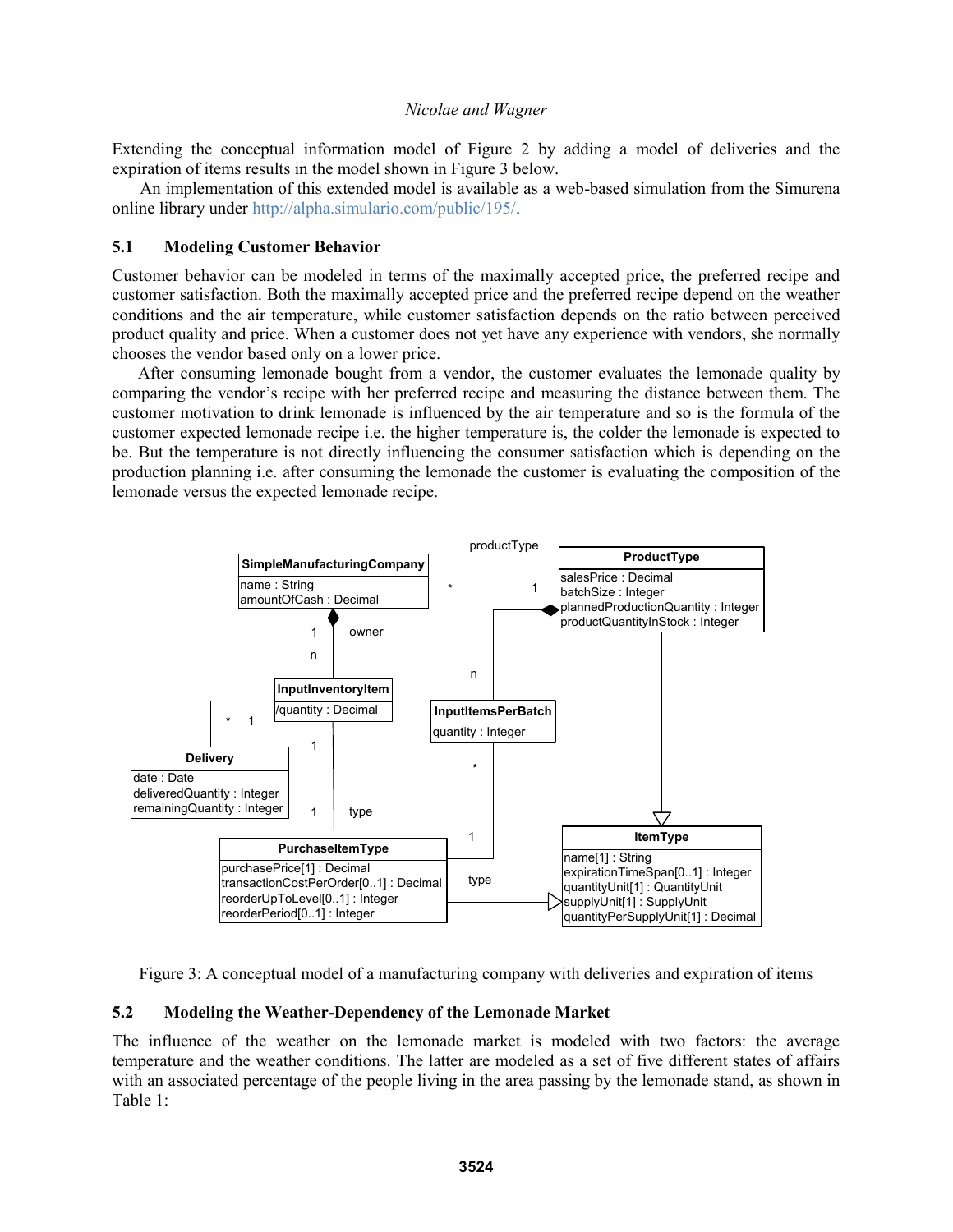| Weather<br>conditions  |       |                                  |                        |                             |                                |
|------------------------|-------|----------------------------------|------------------------|-----------------------------|--------------------------------|
|                        | sunny | cloudy<br>partly<br>without rain | cloudy without<br>rain | with<br>cloudy<br>some rain | with<br>cloudy<br>lots of rain |
| Potential<br>customers | 100%  | 90%                              | 75%                    | 60%                         | 30%                            |

#### Table 1: State of affairs with associated percentages

| Weather<br>forecast | sunny     | partly cloudy<br>without rain | cloudy without<br>rain | cloudy with<br>low rain | cloudy with<br>high rain |
|---------------------|-----------|-------------------------------|------------------------|-------------------------|--------------------------|
|                     |           |                               |                        | probability             | probability              |
| Realized            | $1:75\%,$ | $1:25\%$ ,                    | $2:25\%$ ,             | $3:25\%$ ,              | $4:25\%$ ,               |
| weather             | $2:25\%$  | $2:50\%$ ,                    | $3:50\%$ ,             | 4: $50\%$ ,             | 5:75%                    |
| conditions          |           | 3:25%                         | 4:25%                  | $5:25\%$                |                          |

Table 2: Weather forecast and corresponding realized weather

On the start of the day, when all planning decisions have to be made, the lemonade stand knows only the weather forecast for the day, which bears some uncertainty. The weather forecast may be: sunny, partly cloudy without rain, cloudy without rain, cloudy with low rain probability and cloudy with high rain probability. It translates into realized weather conditions according to Table 2 displayed above.

The daily demand per person is modeled as a function of the average air temperature as shown in Table 3:

| Average     | 30  | $20 - 30$ | $10 - 20$ | $0-10$ |
|-------------|-----|-----------|-----------|--------|
| temperature |     |           |           |        |
| Consumption | 95% | 85%       | 70%       | 50%    |
| probability |     |           |           |        |

Table 3: Daily demand as a function of average air temperature

Also the customer preferences concerning the number of ice cubes to be added to the lemonade (determining its temperature) depends on the air temperature. This means that the warmer it is the more ice cubes have to be added to a cup of lemonade.

### **6 A MODEL OF A COMPETITIVE MANUFACTURING PRODUCT MARKET**

In the third version of our *Simple Manufacturing Company* (SMC) model we do still not model suppliers: instead of considering individual suppliers, we model only one aggregated replenishment order, which is always carried out. In this version, we get the process that is described in the second section of the paper. The market is an oligopoly consisting of three lemonade stands, each of them offering lemonade at a different price. The lemonade stands compete through marketing activities such as advertising the lemonade price.

The lemonade stands do not know the sales prices of their competitors, and therefore their sales price planning is not directly influenced by the prices of the other lemonade stands. But a certain price pressure is created by the competition for customer orders. An implementation of this final model is available as a web-based simulation from the Simurena online library under http://alpha.simulario.com/public/196/.

The customers are modeled in such way that they may have a preferred lemonade stand from where they buy the lemonade. Consequently, a customer will always try first to buy the lemonade from the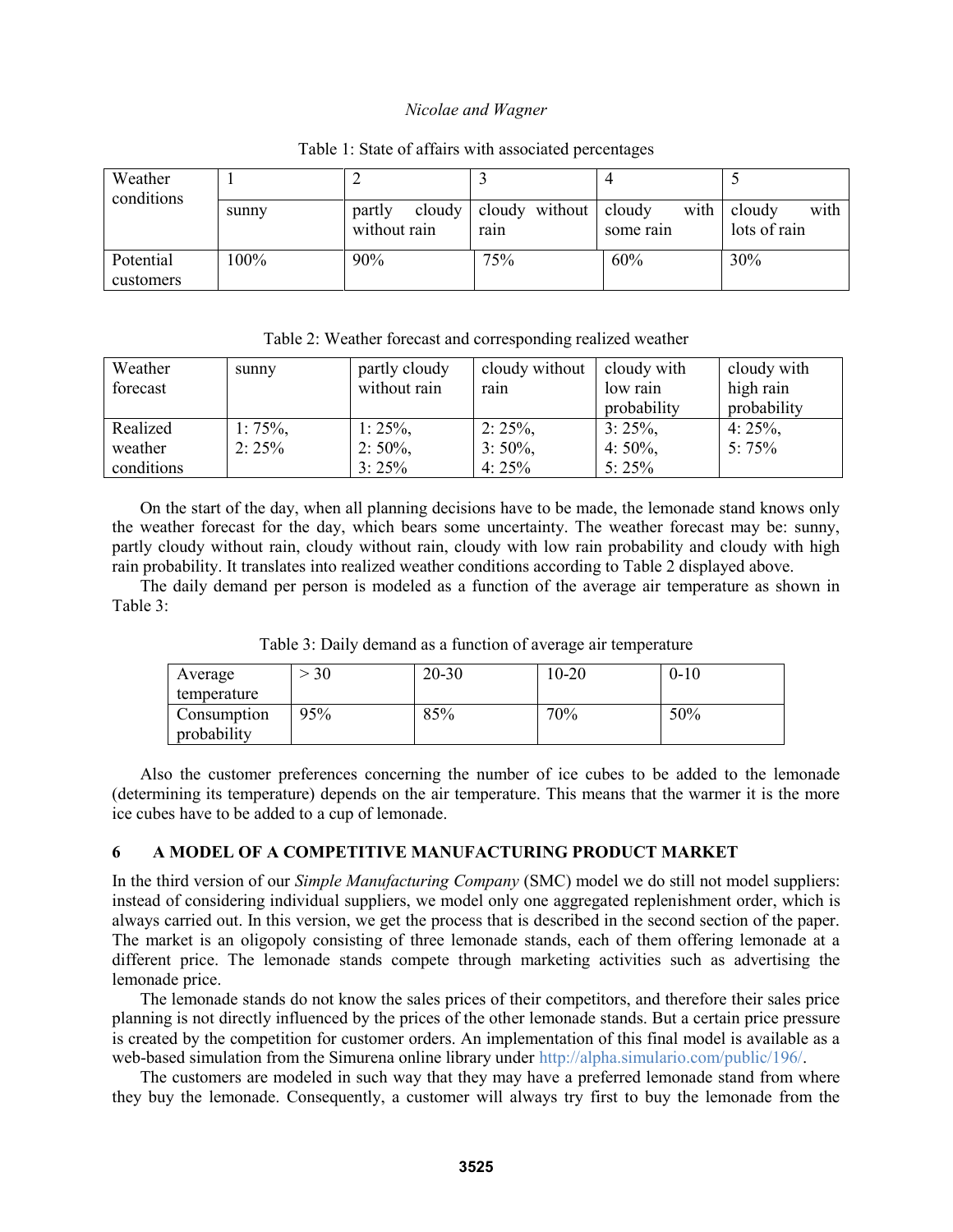preferred lemonade stand, if the price is acceptable for her. If the the lemonade price is higher than the customer is willing to pay, she will not buy the lemonade, but she will choose another lemonade stand with a lower price. The customer maintains a list with all prices announced by the lemonade stands.

After buying and consuming lemonade, the customer takes a decision if she is satisfied with its quality or not. If the customer is satisfied with the lemonade quality, she will memorize the lemonade stand as her preferred one for the next day. Otherwise, she will again choose the lemonade stand that sells lemonade at the minimum price.

#### **7 RELATED WORK**

Cohen et al (1961) provide a survey on educational management games discussing the relevance of management games for education and research, and the factors that influence their development. The paper predicts the possibility to incorporate a strikingly high degree of realism in the management games, which may eventually boost the educational and learning capabilities of these games.

Giannakos (2013) conducts experiments for proving the learning value of educational games and observes that games demonstrate good performance as compared with traditional instruction. Baptista et al (2014) present an example of a management game similar to the lemonade stand game, in a form of a multi-agent business simulation, and argue for the relevant role of multi-agent simulation for enhancing the learning process with business simulations. Also Cleophas (2012) proposes to use multi-agent simulations for educational management games.

There is not much research on using the lemonade stand game as a concept for general management gaming. In Noy et al (2006), the lemonade stand game has been used as a research tool for investigating the subjective value of information. A management game in the style of the lemonade stand game has been used in Barzilai and Blau (2014) for investigating the impact of scaffolding game-based learning.

Neef et al (2011) identify a set of relevant requirements that an educational business simulation must conform with, and propose a general architectural design for developing business simulation games. According to their proposal, the lemonade stand game qualifies as an educational business simulation game, since its game-play can be mapped to basic business activities such as: acquisition, production, management and control. Moreover, the lemonade stand game instantiates their proposed architecture by complying with all requirements: iterates the simulation process during a number of business days, provides a scoring manager and a feedback based on customer satisfaction and the number of satisfied customers, manages the simulation events and the business activities, simulates the consequences of actions based on the employed economical models, manages the interaction with the player, manages the player experience in forecasting the demand and adjusting the price and the formula of the lemonade.

#### **8 CONCLUSIONS**

Although the lemonade stand game is quite simple, the underlying simulation model is non-trivial and contains several elements of management science that can be used for educational purposes. We have developed a conceptual model that allows to design and to implement various extensions of the lemonade stand game for simulating various types of single-product make-to-stock manufacturing companies.

#### **REFERENCES**

- Baptista, M., Roque M., A. Santos, P. and Prendinger, Helmut. 2014. "Improving Learning in Business Simulations with an Agent-Based Approach." *Journal of Artificial Societies and Social Simulation,*Vol. 17, No. 3, July 2014.
- Barzilai, S. and Ina Blau. 2014. "Scaffolding game-based learning: Impact on learning achievements, perceived learning, and game experiences." *Computers & Education,* Vol. 70, pp. 65-79.
- Cleophas C., 2012. "Designing serious games for revenue management training and strategy development." In *Proceedings of the 2012 Winter Simulation Conference*, edited by C. Laroque, J.